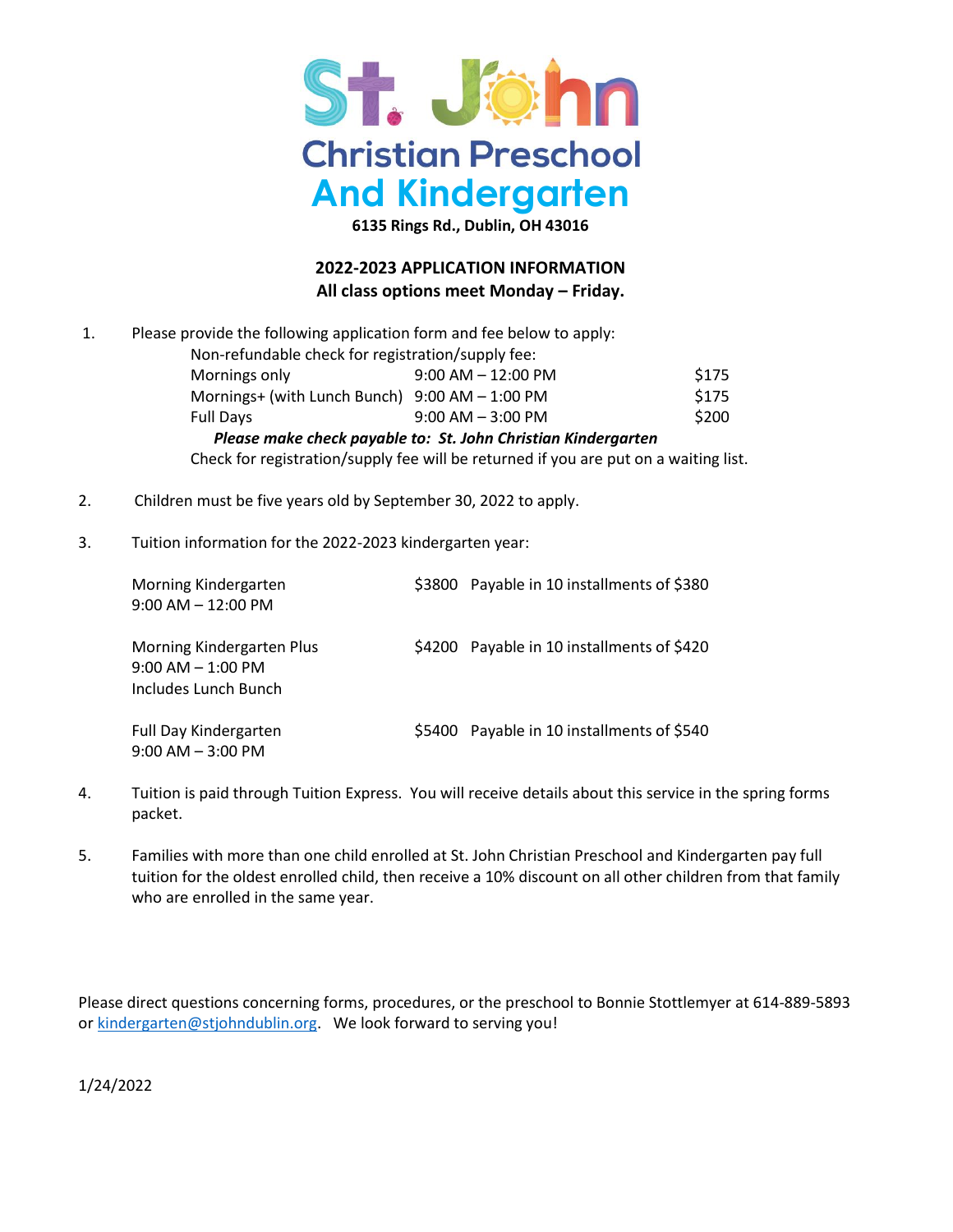**St. John Christian Kindergarten 6135 Rings Rd., Dublin, OH 43016 614-889-5893**

**2022-2023 APPLICATION/REGISTRATION FORM**

| Last Name                                                                        |           |      | First Name        |  |  |
|----------------------------------------------------------------------------------|-----------|------|-------------------|--|--|
|                                                                                  |           |      |                   |  |  |
|                                                                                  |           |      |                   |  |  |
|                                                                                  |           |      |                   |  |  |
|                                                                                  | Last Name |      | <b>First Name</b> |  |  |
|                                                                                  |           |      |                   |  |  |
|                                                                                  |           |      |                   |  |  |
|                                                                                  | Last Name |      | <b>First Name</b> |  |  |
|                                                                                  |           |      |                   |  |  |
|                                                                                  |           |      |                   |  |  |
| Street                                                                           |           | City | Zip               |  |  |
|                                                                                  |           |      |                   |  |  |
| Names and birth dates of other children in the household:                        |           |      |                   |  |  |
|                                                                                  |           |      |                   |  |  |
|                                                                                  |           |      |                   |  |  |
|                                                                                  |           |      |                   |  |  |
|                                                                                  |           |      |                   |  |  |
|                                                                                  |           |      |                   |  |  |
| Distant restrictions, including these for readisel, religious or suburblessesses |           |      |                   |  |  |

\_\_\_\_\_\_\_\_\_\_\_\_\_\_\_\_\_\_\_\_\_\_\_\_\_\_\_\_\_\_\_\_\_\_\_\_\_\_\_\_\_\_\_\_\_\_\_\_\_\_\_\_\_\_\_\_\_\_\_\_\_\_\_\_\_\_\_\_\_\_\_\_\_\_\_\_\_\_\_\_\_\_\_\_\_\_\_

Dietary restrictions, including those for medical, religious, or cultural reasons: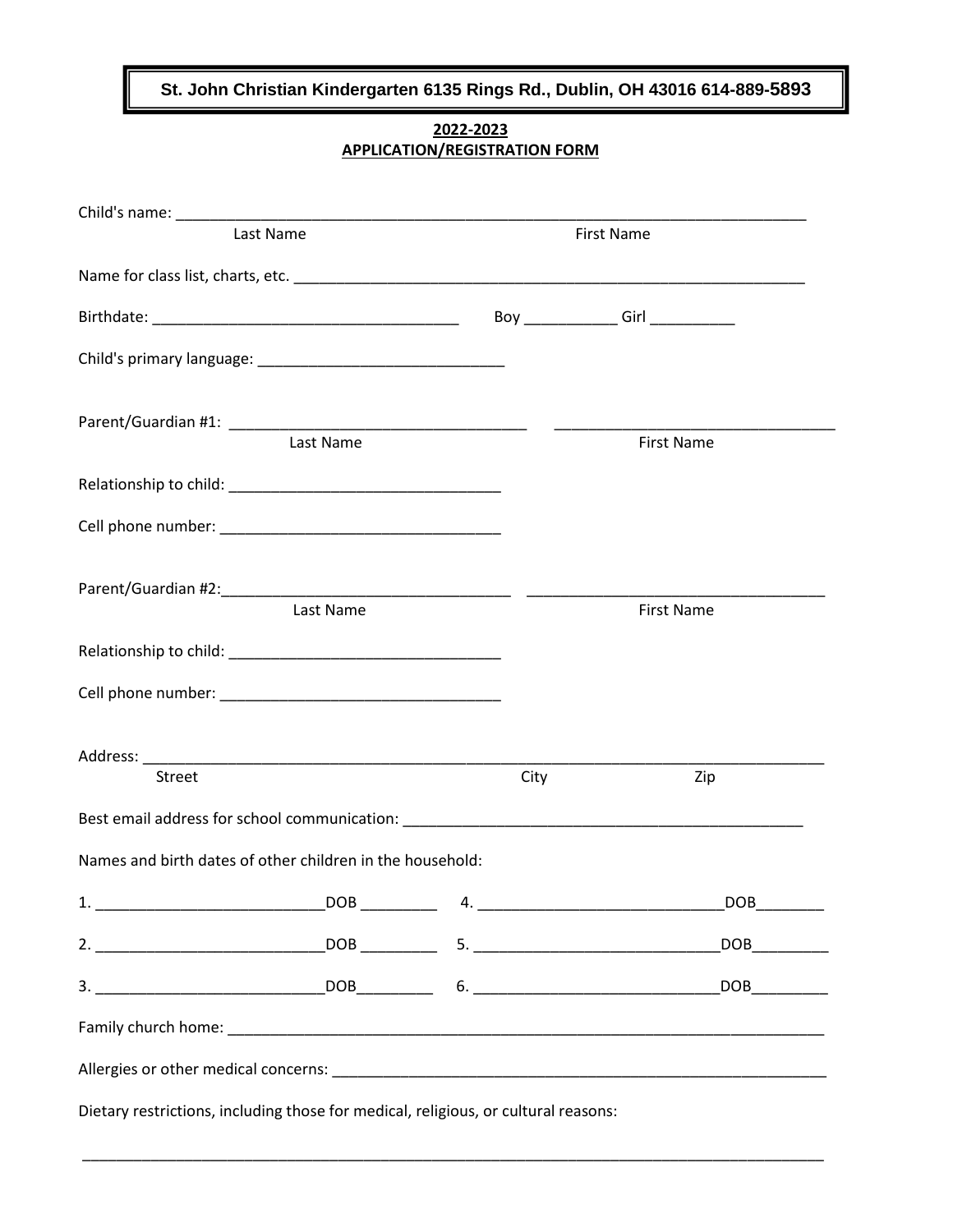## **CLASS PREFERENCE**

|           | Morning Kindergarten<br>$9:00$ AM $-12:00$ PM                              |  | \$3800 Payable in 10 installments of \$380 |  |  |
|-----------|----------------------------------------------------------------------------|--|--------------------------------------------|--|--|
|           | Morning Kindergarten Plus<br>$9:00$ AM $- 1:00$ PM<br>Includes Lunch Bunch |  | \$4200 Payable in 10 installments of \$420 |  |  |
|           | <b>Full Day Kindergarten</b>                                               |  | \$5400 Payable in 10 installments of \$540 |  |  |
| Comments: |                                                                            |  |                                            |  |  |
|           | Signature of parent, custodian, or guardian                                |  | Date                                       |  |  |

St. John Christian Preschool and kindergarten admits students of any race, color, national and ethnic origin to all the rights, privileges, programs, and activities generally accorded or made available to students at the school. It does not discriminate on the basis of race, color, national and ethnic origin in administration of its educational policies, admissions policies, scholarship and loan programs, and athletic and other school-administered programs.

Date form received \_\_\_\_\_\_\_\_\_\_\_\_\_